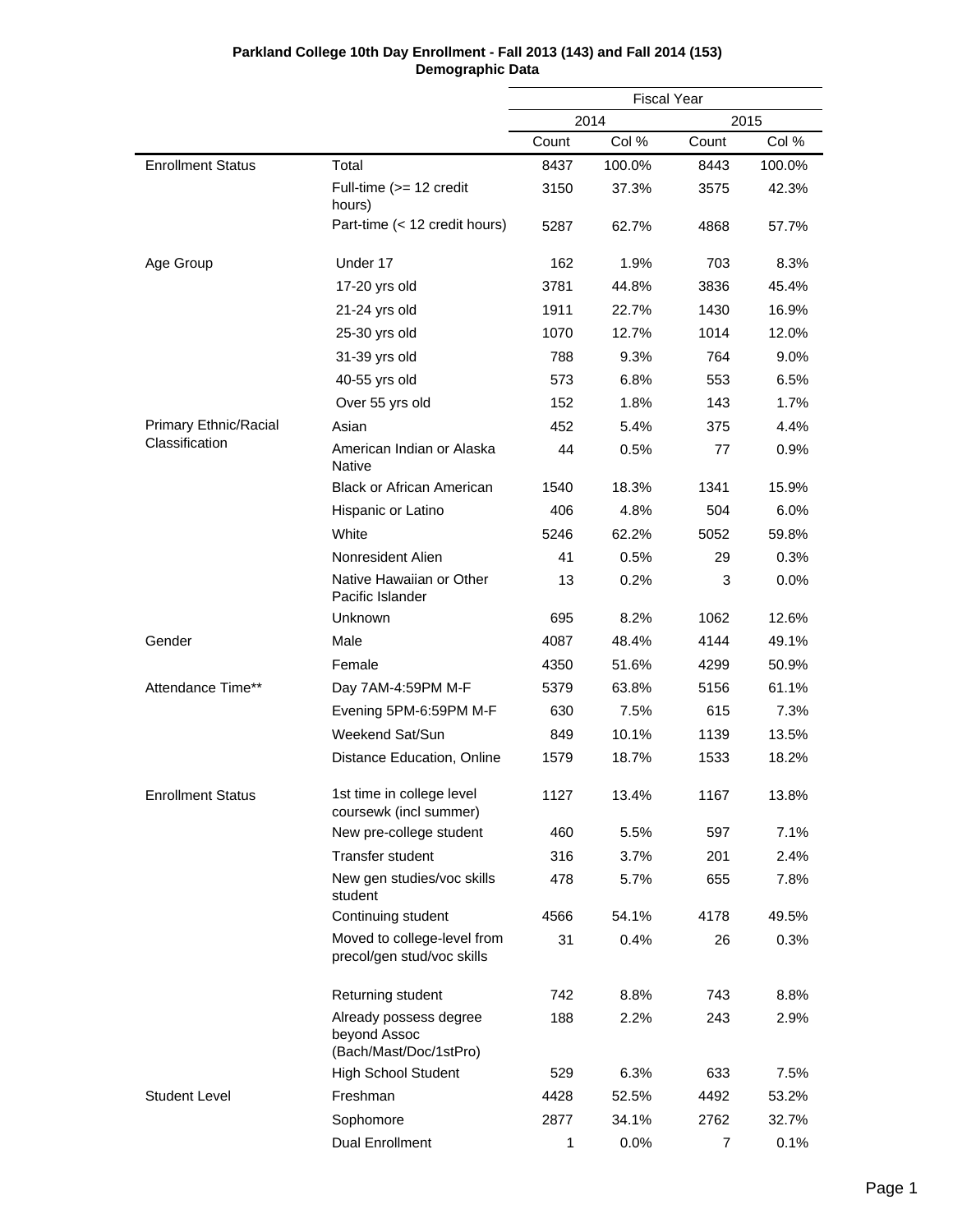| Parkland College 10th Day Enrollment - Fall 2013 (143) and Fall 2014 (153) |
|----------------------------------------------------------------------------|
| Demographic Data                                                           |

|                              |                                                  |       | <b>Fiscal Year</b> |       |        |
|------------------------------|--------------------------------------------------|-------|--------------------|-------|--------|
|                              |                                                  |       | 2014<br>2015       |       |        |
|                              |                                                  | Count | Col %              | Count | Col %  |
|                              | Unclassified/other                               | 603   | 7.1%               | 556   | 6.6%   |
|                              | <b>Dual Credit</b>                               | 528   | 6.3%               | 626   | 7.4%   |
| Residency                    | In-district                                      | 6153  | 72.9%              | 6302  | 74.6%  |
|                              | Out-of-district                                  | 1925  | 22.8%              | 1734  | 20.5%  |
|                              | Out-of-state                                     | 123   | 1.5%               | 113   | 1.3%   |
|                              | <b>Foreign Country</b>                           | 236   | 2.8%               | 294   | 3.5%   |
| <b>Student Intent</b>        | Prepare for transfer                             | 176   | 2.1%               | 452   | 5.4%   |
|                              | Improve skills for present<br>job                | 58    | 0.7%               | 111   | 1.3%   |
|                              | Prepare for job immediately<br>after com college | 180   | 2.1%               | 261   | 3.1%   |
|                              | Prepare for GED/improve<br>basic ac skills       | 15    | 0.2%               | 273   | 3.2%   |
|                              | Personal interest - not<br>career oriented       | 58    | 0.7%               | 88    | 1.0%   |
|                              | Other or unknown                                 | 7950  | 94.2%              | 7258  | 86.0%  |
| <b>Enrollment Objective</b>  | Complete one or several<br>courses               | 1991  | 23.6%              | 2370  | 28.1%  |
|                              | Complete a Certificate                           | 292   | 3.5%               | 307   | 3.6%   |
|                              | Complete Assoc degree                            | 6154  | 72.9%              | 5766  | 68.3%  |
| <b>Transfer Plans</b>        | NOT planning transfer                            | 8261  | 97.9%              | 7991  | 94.6%  |
|                              | YES, planning transfer                           | 176   | 2.1%               | 452   | 5.4%   |
| <b>Highest Degree Earned</b> | Assoc Deg                                        | 81    | 1.0%               | 111   | 1.3%   |
|                              | <b>Bachelor Deg</b>                              | 130   | 1.5%               | 190   | 2.3%   |
|                              | Certificate                                      | 66    | 0.8%               | 58    | 0.7%   |
|                              | Doctoral                                         | 8     | 0.1%               | 12    | 0.1%   |
|                              | <b>GED</b>                                       | 122   | 1.4%               | 166   | 2.0%   |
|                              | High School Diploma                              | 6935  | 82.2%              | 6567  | 77.8%  |
|                              | Master Deg                                       | 46    | 0.5%               | 38    | 0.5%   |
|                              | None                                             | 529   | 6.3%               | 633   | 7.5%   |
|                              | Other                                            | 69    | 0.8%               | 79    | 0.9%   |
|                              | <b>First Prof</b>                                | 4     | 0.0%               | 3     | 0.0%   |
|                              | Passed one college-level<br>course               | 447   | 5.3%               | 586   | 6.9%   |
| Athletic Aid                 | No Financial Assistance                          | 8285  | 98.2%              | 8292  | 98.2%  |
|                              | Scholarship Athlete                              | 152   | 1.8%               | 151   | 1.8%   |
| Sport with Athletic Aid      | Not a Scholarship Athlete                        | 8285  | 98.2%              | 8292  | 98.2%  |
|                              | Basketball                                       | 23    | 0.3%               | 24    | 0.3%   |
|                              | Baseball (not soft)                              | 35    | 0.4%               | 48    | 0.6%   |
|                              | All other sports                                 | 94    | 1.1%               | 79    | 0.9%   |
|                              | Total                                            | 8437  | 100.0%             | 8443  | 100.0% |

\*\*Time of Attendance accounts for majority of student's course enrollment.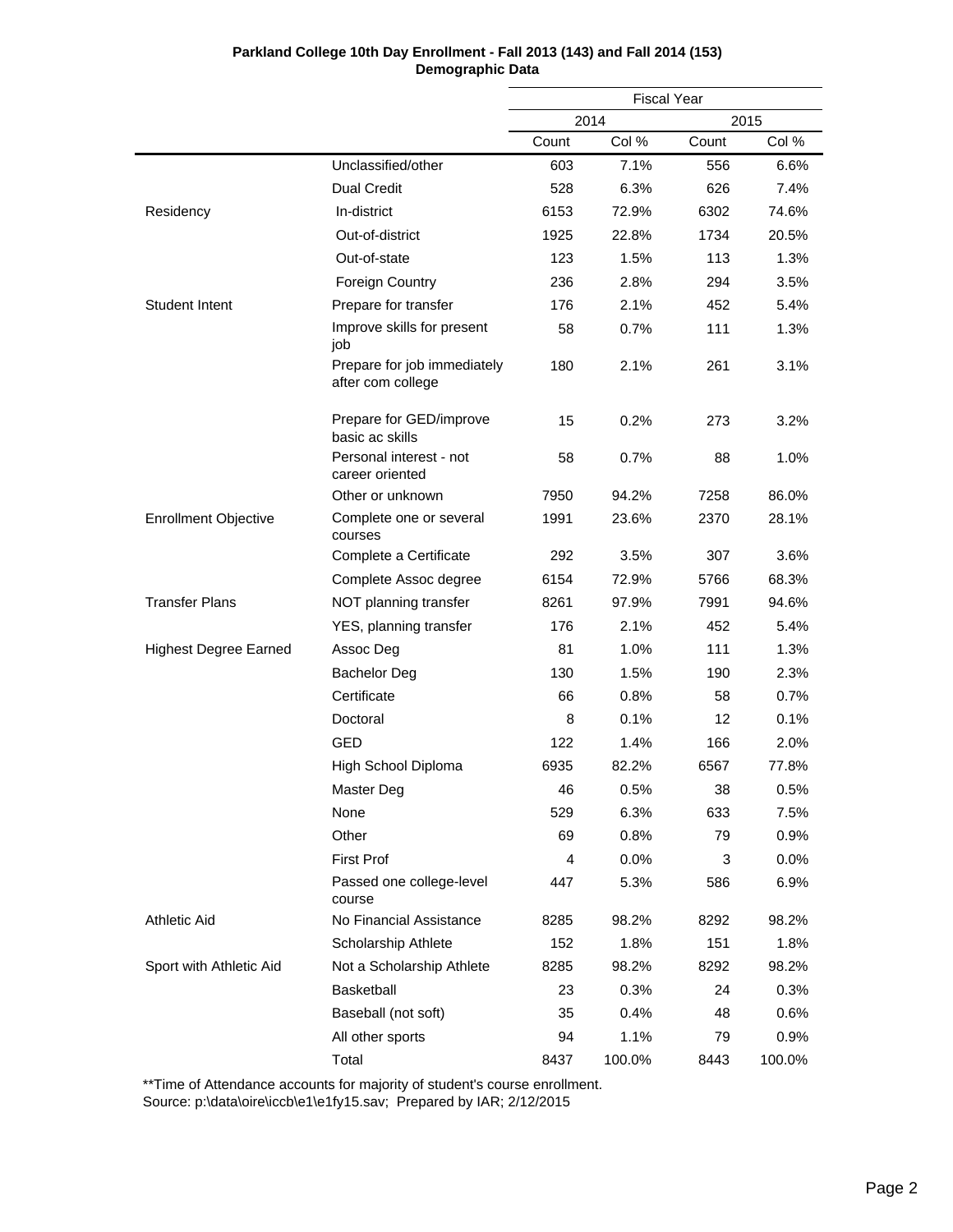|        |               | <b>Fiscal Year</b>      |         |                         |         |  |
|--------|---------------|-------------------------|---------|-------------------------|---------|--|
|        |               | 2014                    |         | 2015                    |         |  |
|        |               | Count                   | Col %   | Count<br>Col %          |         |  |
| County | Adams         | 15                      | 0.2%    | 22                      | 0.3%    |  |
|        | Alexander     | 4                       | 0.0%    | 3                       | 0.0%    |  |
|        | Bond          | 4                       | 0.0%    | 5                       | 0.1%    |  |
|        | Boone         | 8                       | 0.1%    | 2                       | 0.0%    |  |
|        | <b>Brown</b>  | $\overline{c}$          | 0.0%    | 3                       | 0.0%    |  |
|        | <b>Bureau</b> | 10                      | 0.1%    | 9                       | 0.1%    |  |
|        | Calhoun       | 3                       | 0.0%    | 3                       | 0.0%    |  |
|        | Carroll       | $\mathbf{1}$            | 0.0%    | 3                       | 0.0%    |  |
|        | Cass          | 1                       | 0.0%    | 3                       | 0.0%    |  |
|        | Champaign     | 4544                    | 53.9%   | 4624                    | 54.8%   |  |
|        | Christian     | 6                       | 0.1%    | 11                      | 0.1%    |  |
|        | Clark         | 5                       | 0.1%    | 5                       | 0.1%    |  |
|        | Clay          | 5                       | 0.1%    | 3                       | 0.0%    |  |
|        | Clinton       | $\overline{c}$          | 0.0%    | 5                       | 0.1%    |  |
|        | Coles         | 47                      | 0.6%    | 49                      | 0.6%    |  |
|        | Cook          | 813                     | 9.6%    | 721                     | 8.5%    |  |
|        | Crawford      | 5                       | 0.1%    | $\overline{c}$          | 0.0%    |  |
|        | Cumberland    | 4                       | 0.0%    | 9                       | 0.1%    |  |
|        | De Kalb       | 10                      | 0.1%    | 12                      | 0.1%    |  |
|        | De Witt       | 80                      | 0.9%    | 88                      | 1.0%    |  |
|        | Douglas       | 324                     | 3.8%    | 360                     | 4.3%    |  |
|        | Du Page       | 87                      | 1.0%    | 70                      | 0.8%    |  |
|        | Edgar         | 38                      | 0.5%    | 31                      | 0.4%    |  |
|        | Edwards       | 1                       | 0.0%    |                         |         |  |
|        | Effingham     | 21                      | 0.2%    | 23                      | 0.3%    |  |
|        | Fayette       | $\overline{4}$          | 0.0%    | $\overline{2}$          | 0.0%    |  |
|        | Ford          | 301                     | 3.6%    | 258                     | 3.1%    |  |
|        | Franklin      | 3                       | 0.0%    | 6                       | 0.1%    |  |
|        | Fulton        | 7                       | 0.1%    | 5                       | 0.1%    |  |
|        | Gallatin      |                         |         | 1                       | $0.0\%$ |  |
|        | Greene        | 3                       | 0.0%    | $\overline{\mathbf{c}}$ | 0.0%    |  |
|        | Grundy        | 13                      | 0.2%    | 9                       | 0.1%    |  |
|        | Hamilton      |                         |         | 1                       | 0.0%    |  |
|        | Hancock       | $\overline{c}$          | 0.0%    | 1                       | $0.0\%$ |  |
|        | Henry         | 12                      | 0.1%    | 4                       | 0.0%    |  |
|        | Iroquois      | 172                     | 2.0%    | 191                     | 2.3%    |  |
|        | Jackson       | 9                       | 0.1%    | 5                       | 0.1%    |  |
|        | Jasper        | $\overline{\mathbf{c}}$ | $0.0\%$ | $\overline{\mathbf{c}}$ | 0.0%    |  |
|        | Jefferson     | $\overline{c}$          | 0.0%    | 5                       | 0.1%    |  |
|        | Jersey        | $\overline{c}$          | 0.0%    | 4                       | 0.0%    |  |
|        | Jo Daviess    | $\overline{c}$          | 0.0%    | 2                       | 0.0%    |  |
|        | Kane          | 25                      | 0.3%    | 34                      | 0.4%    |  |
|        | Kankakee      | 39                      | 0.5%    | 50                      | 0.6%    |  |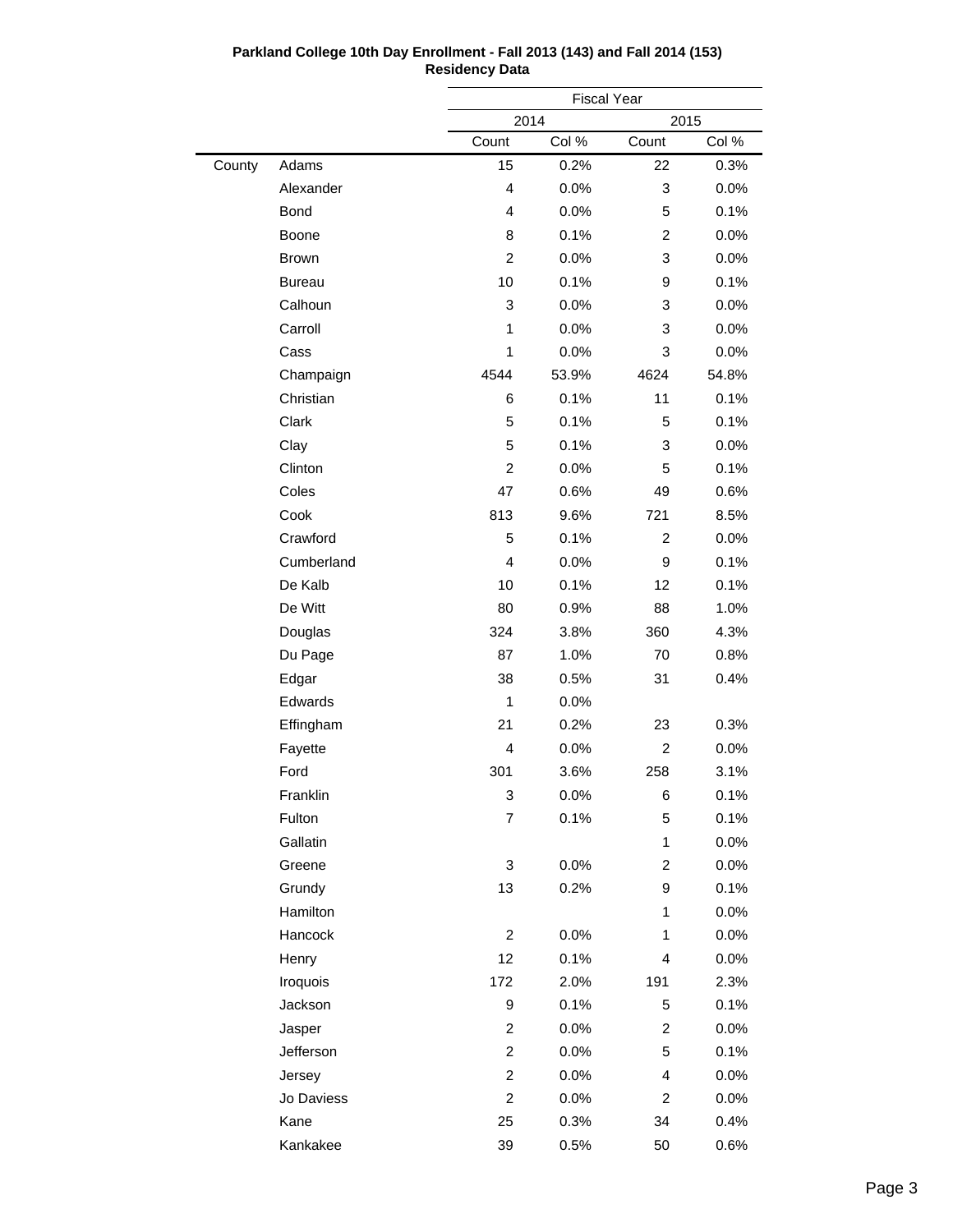|              |                         | <b>Fiscal Year</b> |                         |       |
|--------------|-------------------------|--------------------|-------------------------|-------|
|              | 2014                    |                    | 2015                    |       |
|              | Count                   | Col %              | Count                   | Col % |
| Kendall      | 4                       | 0.0%               | 8                       | 0.1%  |
| Knox         | 4                       | 0.0%               | $\overline{7}$          | 0.1%  |
| Lake         | 68                      | 0.8%               | 59                      | 0.7%  |
| La Salle     | 16                      | 0.2%               | 24                      | 0.3%  |
| Lawrence     |                         |                    | $\overline{2}$          | 0.0%  |
| Lee          | 3                       | 0.0%               | 8                       | 0.1%  |
| Livingston   | 99                      | 1.2%               | 117                     | 1.4%  |
| Logan        | 14                      | 0.2%               | 11                      | 0.1%  |
| McDonough    | 9                       | 0.1%               | 11                      | 0.1%  |
| McHenry      | 12                      | 0.1%               | 21                      | 0.2%  |
| McLean       | 216                     | 2.6%               | 206                     | 2.4%  |
| Macon        | 76                      | 0.9%               | 67                      | 0.8%  |
| Macoupin     | 7                       | 0.1%               | 7                       | 0.1%  |
| Madison      | 17                      | 0.2%               | 13                      | 0.2%  |
| Marion       | 3                       | 0.0%               | 6                       | 0.1%  |
| Marshall     | 1                       | 0.0%               | $\mathbf{1}$            | 0.0%  |
| Mason        | 6                       | 0.1%               | 3                       | 0.0%  |
| Massac       |                         |                    | $\mathbf{1}$            | 0.0%  |
| Menard       | 3                       | 0.0%               | 3                       | 0.0%  |
| Mercer       | 2                       | 0.0%               | $\mathbf{1}$            | 0.0%  |
| Monroe       | 5                       | 0.1%               | 4                       | 0.0%  |
| Montgomery   | 3                       | 0.0%               | 3                       | 0.0%  |
| Morgan       | 6                       | 0.1%               | 10                      | 0.1%  |
| Moultrie     | 11                      | 0.1%               | 15                      | 0.2%  |
| Ogle         | 6                       | 0.1%               | 7                       | 0.1%  |
| Peoria       | 22                      | 0.3%               | 24                      | 0.3%  |
| Perry        |                         |                    | 1                       | 0.0%  |
| Piatt        | 377                     | 4.5%               | 329                     | 3.9%  |
| Pike         | 3                       | 0.0%               | 1                       | 0.0%  |
| Pope         | $\mathbf{1}$            | $0.0\%$            |                         |       |
| Putnam       | 2                       | 0.0%               | 3                       | 0.0%  |
| Randolph     | 3                       | $0.0\%$            | 6                       | 0.1%  |
| Richland     | 3                       | 0.0%               |                         |       |
| Rock Island  | 9                       | 0.1%               | 10                      | 0.1%  |
| St. Clair    | 31                      | 0.4%               | 23                      | 0.3%  |
| Saline       | $\overline{c}$          | $0.0\%$            | 3                       | 0.0%  |
| Sangamon     | 51                      | 0.6%               | 46                      | 0.5%  |
| Schuyler     |                         |                    | $\mathbf{1}$            | 0.0%  |
| Scott        |                         |                    | $\overline{\mathbf{c}}$ | 0.0%  |
| Shelby       | 11                      | 0.1%               | 8                       | 0.1%  |
| <b>Stark</b> | $\overline{\mathbf{c}}$ | 0.0%               | $\overline{2}$          | 0.0%  |
| Stephenson   | 6                       | 0.1%               | 6                       | 0.1%  |
| Tazewell     | 18                      | 0.2%               | 14                      | 0.2%  |
|              |                         |                    |                         |       |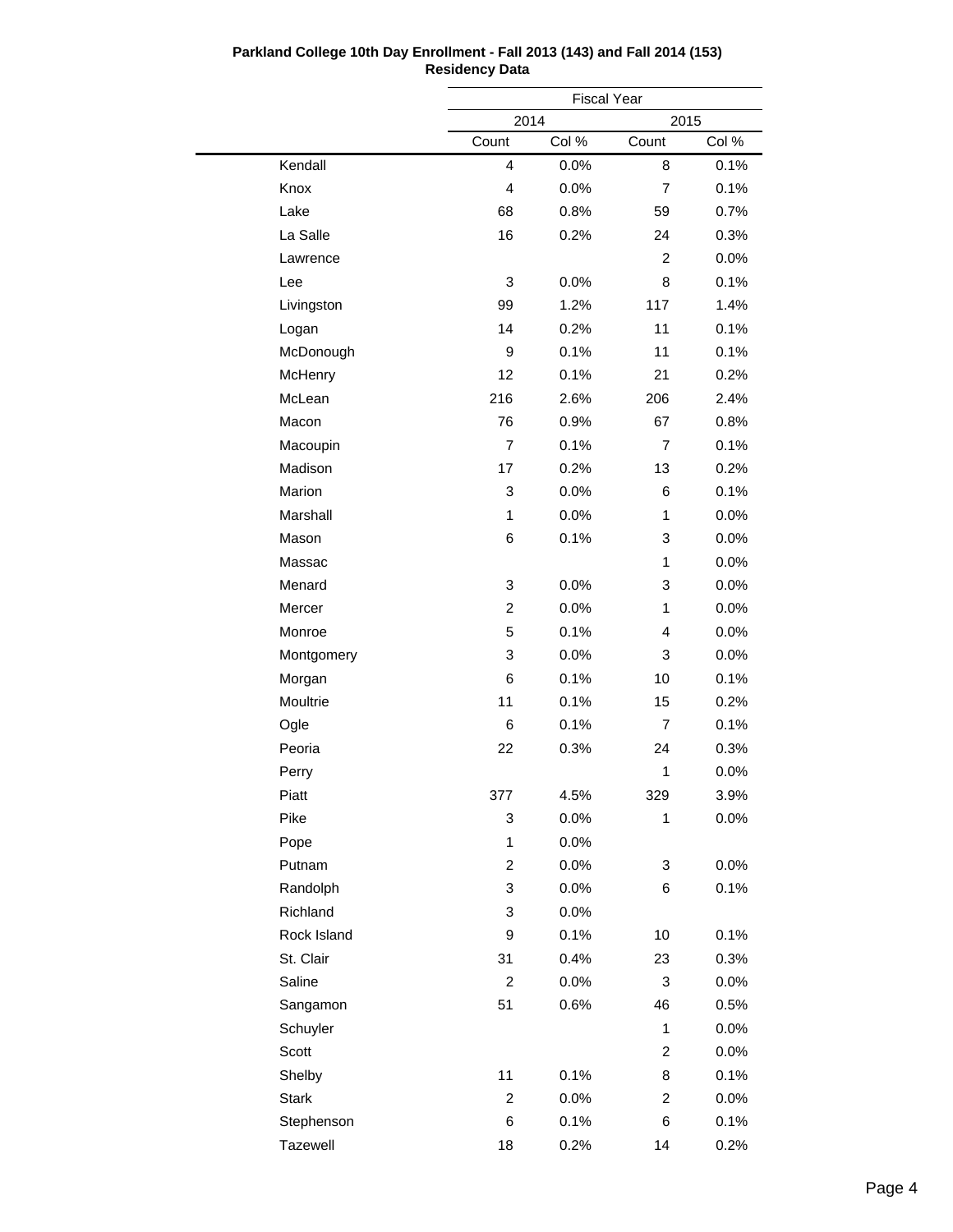|                         | <b>Fiscal Year</b> |        |       |        |  |
|-------------------------|--------------------|--------|-------|--------|--|
|                         |                    | 2014   |       | 2015   |  |
|                         | Count              | Col %  | Count | Col %  |  |
| Union                   | $\overline{2}$     | 0.0%   | 1     | 0.0%   |  |
| Vermilion               | 169                | 2.0%   | 153   | 1.8%   |  |
| Wabash                  | 1                  | 0.0%   | 1     | 0.0%   |  |
| Warren                  | 1                  | 0.0%   | 2     | 0.0%   |  |
| Washington              | 1                  | 0.0%   | 1     | 0.0%   |  |
| Wayne                   | 2                  | 0.0%   | 2     | 0.0%   |  |
| White                   | 1                  | 0.0%   |       |        |  |
| Whiteside               | 4                  | 0.0%   | 8     | 0.1%   |  |
| Will                    | 91                 | 1.1%   | 81    | 1.0%   |  |
| Williamson              | 5                  | 0.1%   | 8     | 0.1%   |  |
| Winnebago               | 14                 | 0.2%   | 16    | 0.2%   |  |
| Woodford                | 17                 | 0.2%   | 21    | 0.2%   |  |
| Correct/OOState/Foreign | 359                | 4.3%   | 407   | 4.8%   |  |
| Total                   | 8437               | 100.0% | 8443  | 100.0% |  |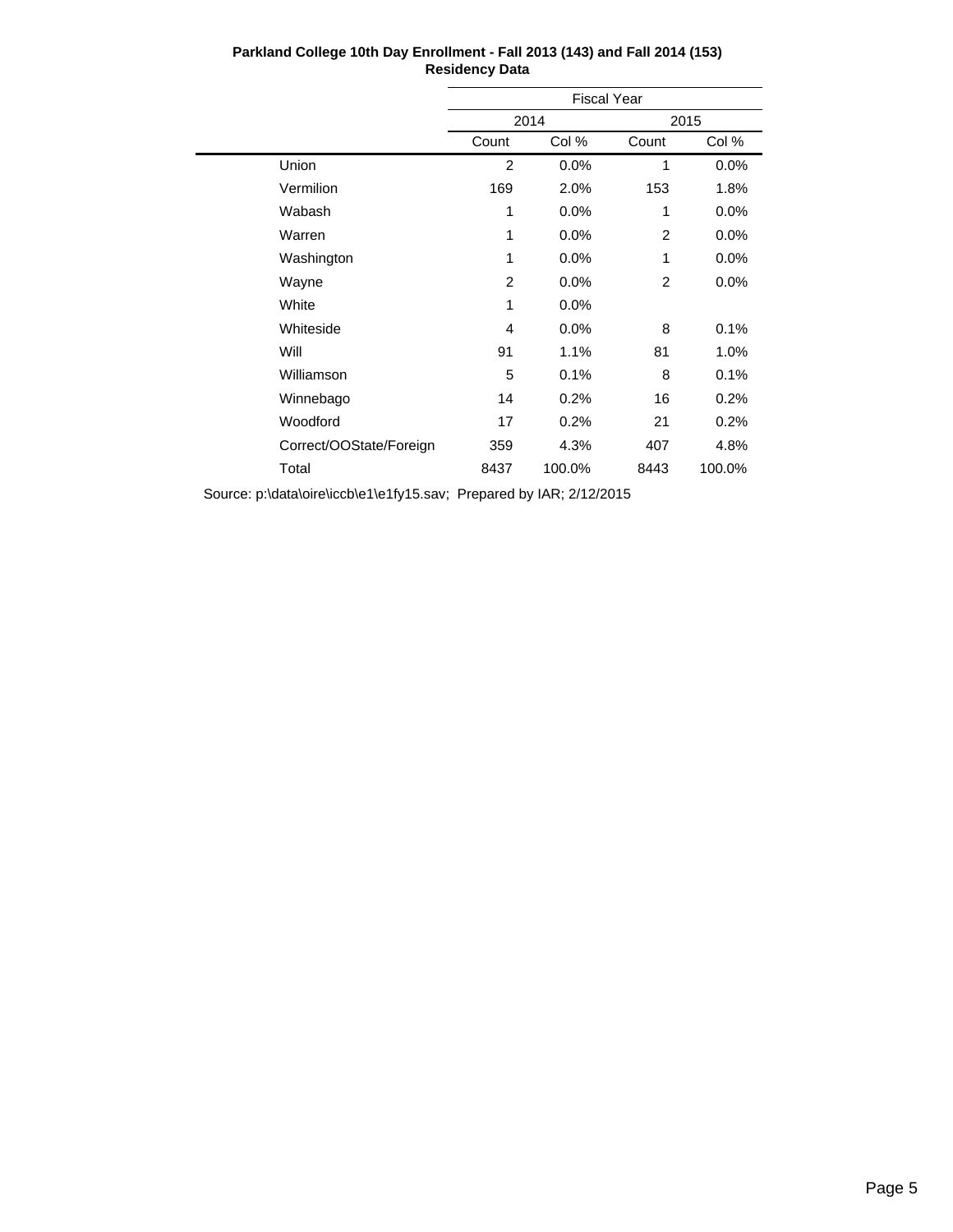| Parkland College 10th Day Enrollment - Fall 2013 (143) and Fall 2014 (153) |
|----------------------------------------------------------------------------|
| <b>Residency Data</b>                                                      |

|                                              |                            |                | <b>Fiscal Year</b> |                |        |
|----------------------------------------------|----------------------------|----------------|--------------------|----------------|--------|
|                                              |                            |                | 2014               |                | 2015   |
|                                              |                            | Count          | Col %              | Count          | Col %  |
| Out-of-District                              | Total                      | 1925           | 100.0%             | 1734           | 100.0% |
|                                              | Kaskaskia Coll             | 8              | 0.4%               | 11             | 0.6%   |
|                                              | Coll of DuPage             | 98             | 5.1%               | 71             | 4.1%   |
|                                              | <b>Black Hawk Coll</b>     | 23             | 1.2%               | 13             | 0.7%   |
|                                              | <b>Triton Coll</b>         | 55             | 2.9%               | 29             | 1.7%   |
|                                              | Sauk Valley Comm Coll      | 8              | 0.4%               | 19             | 1.1%   |
|                                              | Danville Area Comm Coll    | 148            | 7.7%               | 141            | 8.1%   |
|                                              | City Coll of Chicago       | 416            | 21.6%              | 390            | 22.5%  |
|                                              | Elgin Comm College         | 27             | 1.4%               | 33             | 1.9%   |
|                                              | South Surburban Coll       | 36             | 1.9%               | 20             | 1.2%   |
|                                              | Rock Valley Coll           | 21             | 1.1%               | 24             | 1.4%   |
|                                              | William Rainey Harper Col  | 41             | 2.1%               | 28             | 1.6%   |
|                                              | Il Valley Comm Coll        | 26             | 1.4%               | 27             | 1.6%   |
|                                              | Il Central Coll            | 44             | 2.3%               | 44             | 2.5%   |
|                                              | <b>Prairie State Coll</b>  | 64             | 3.3%               | 47             | 2.7%   |
|                                              | Waubonsee Comm Coll        | 30             | 1.6%               | 36             | 2.1%   |
|                                              | Lake Land Coll             | 100            | 5.2%               | 86             | 5.0%   |
|                                              | Carl Sandburg Coll         | 65             | 3.4%               | 51             | 2.9%   |
|                                              | <b>Highland Coomm Coll</b> | 8              | 0.4%               | 12             | 0.7%   |
|                                              | Kankakee Comm Coll         | 94             | 4.9%               | 95             | 5.5%   |
|                                              | Rend Lake Coll             | 2              | 0.1%               | 10             | 0.6%   |
|                                              | Southwestern II Coll       | 42             | 2.2%               | 35             | 2.0%   |
|                                              | Kishwaukee Coll            | $\overline{4}$ | 0.2%               | $\overline{7}$ | 0.4%   |
|                                              | Moraine Valley Comm Coll   | 48             | 2.5%               | 44             | 2.5%   |
|                                              | Joliet Junior Coll         | 57             | 3.0%               | 61             | 3.5%   |
|                                              | Lincoln Land Comm Coll     | 68             | 3.5%               | 66             | 3.8%   |
|                                              | Morton College             | 9              | 0.5%               | 14             | 0.8%   |
|                                              | <b>McHenry County Coll</b> | 7              | 0.4%               | 12             | 0.7%   |
|                                              | Il Eastern Comm Coll       | 17             | 0.9%               | 9              | 0.5%   |
|                                              | John A Logan Coll          | 8              | 0.4%               | 11             | 0.6%   |
|                                              | Shawnee Comm Coll          | 4              | 0.2%               | 1              | 0.1%   |
|                                              | Coll of Lake County        | 48             | 2.5%               | 46             | 2.7%   |
|                                              | Southeastern II Coll       | 2              | 0.1%               | 2              | 0.1%   |
|                                              | Spoon River Coll           | 12             | 0.6%               | 8              | 0.5%   |
|                                              | Oakton Comm Coll           | 39             | 2.0%               | 32             | 1.8%   |
|                                              | Lewis & Clark Comm Coll    | 17             | 0.9%               | 15             | 0.9%   |
|                                              | <b>Richland Comm Coll</b>  | 88             | 4.6%               | 72             | 4.2%   |
|                                              | John Wood Comm Coll        | 8              | 0.4%               | 10             | 0.6%   |
|                                              | <b>Heartland Comm Coll</b> | 133            | 6.9%               | 102            | 5.9%   |
| <b>District Instructional</b><br>Arrangement | Not shared/not chargeback  | 8090           | 95.9%              | 8136           | 96.4%  |
|                                              | Shared from another coll   | 288            | 3.4%               | 252            | 3.0%   |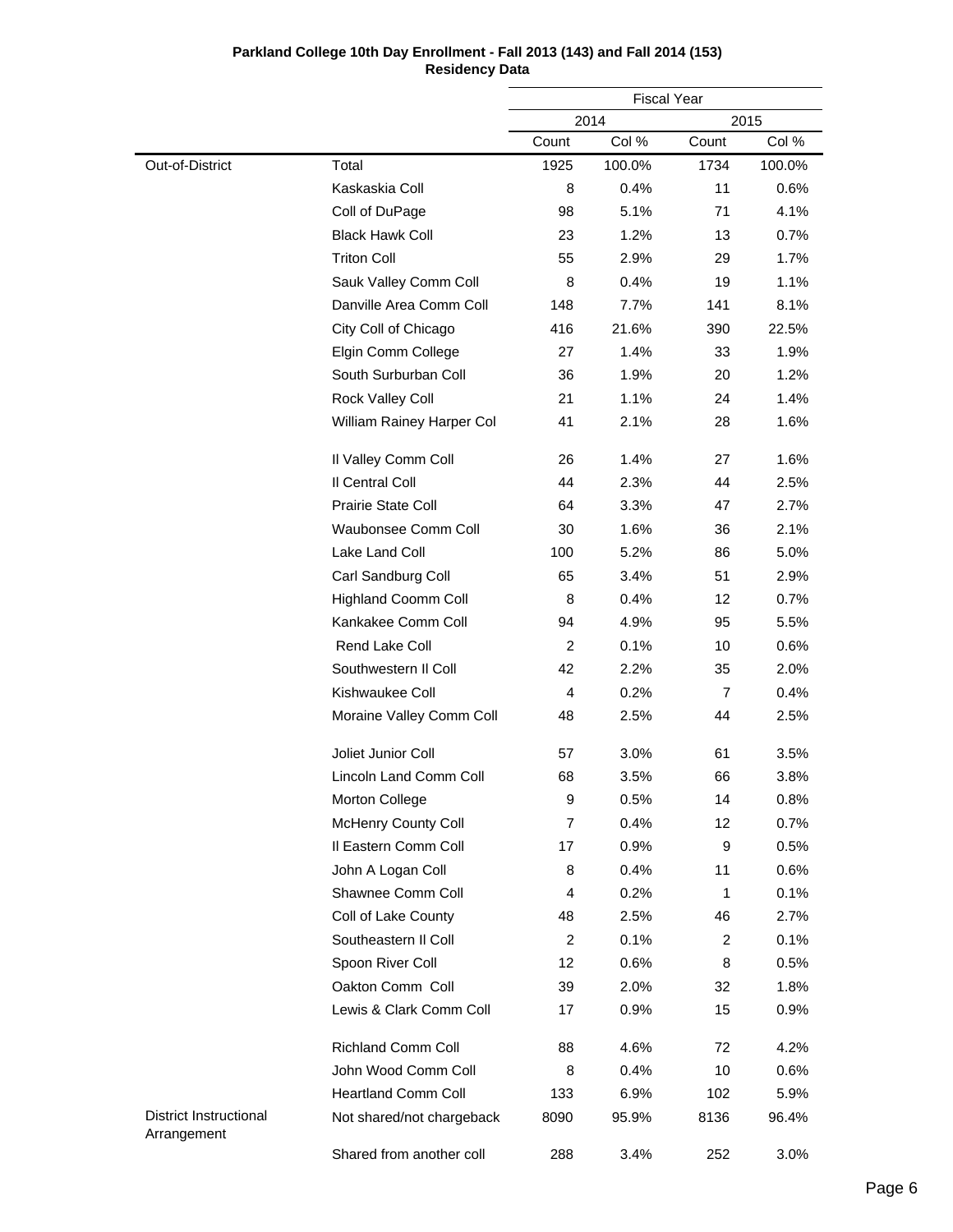|            |       | <b>Fiscal Year</b> |       |        |
|------------|-------|--------------------|-------|--------|
|            |       | 2014               |       | 2015   |
|            | Count | Col %              | Count | Col %  |
| Chargeback | 59    | 0.7%               | 55    | 0.7%   |
| Total      | 8437  | 100.0%             | 8443  | 100.0% |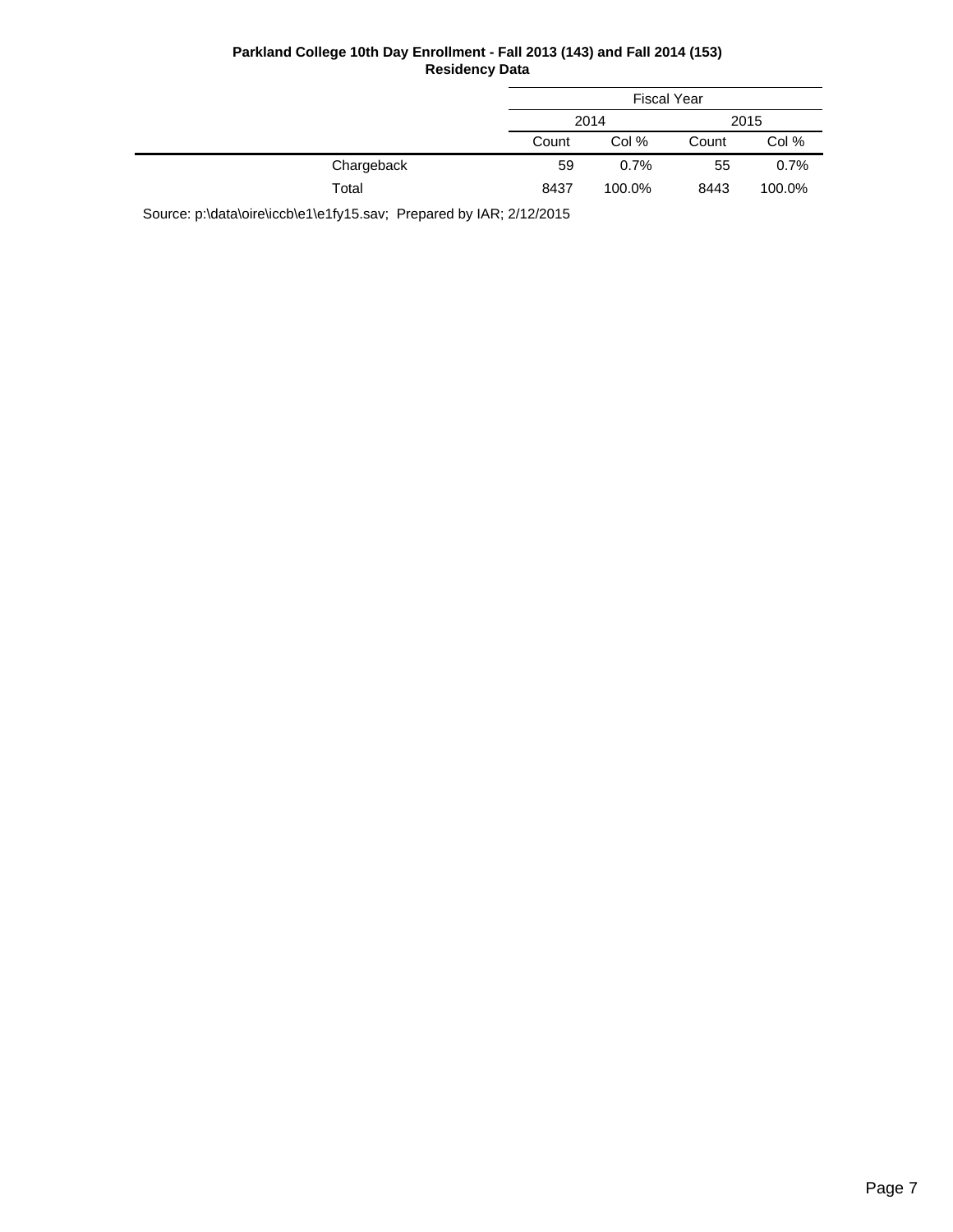|              |                  |                | <b>Fiscal Year</b> |       |        |
|--------------|------------------|----------------|--------------------|-------|--------|
|              |                  |                | 2014               |       | 2015   |
|              |                  | Count          | Col %              | Count | Col %  |
| <b>State</b> | Alaska           | 1              | 0.0%               |       |        |
|              | Arizona          | 1              | 0.0%               | 2     | 0.0%   |
|              | Arkansas         |                |                    | 1     | 0.0%   |
|              | California       | 15             | 0.2%               | 15    | 0.2%   |
|              | Colorado         | $\overline{2}$ | 0.0%               | 3     | 0.0%   |
|              | Connecticut      | 1              | 0.0%               |       |        |
|              | Florida          | 8              | 0.1%               | 4     | 0.0%   |
|              | Georgia          | 2              | 0.0%               | 3     | 0.0%   |
|              | Hawaii           | 1              | 0.0%               |       |        |
|              | Idaho            | 1              | 0.0%               |       |        |
|              | Illinois         | 8039           | 95.3%              | 7973  | 94.4%  |
|              | Indiana          | 50             | 0.6%               | 63    | 0.7%   |
|              | lowa             | 1              | 0.0%               | 4     | 0.0%   |
|              | Kansas           | 3              | 0.0%               | 4     | 0.0%   |
|              | Kentucky         | 4              | 0.0%               | 7     | 0.1%   |
|              | Maryland         | 4              | 0.0%               | 3     | 0.0%   |
|              | Massachusetts    | $\overline{2}$ | 0.0%               | 3     | 0.0%   |
|              | Michigan         | 5              | 0.1%               | 7     | 0.1%   |
|              | Minnesota        | $\overline{2}$ | 0.0%               | 1     | 0.0%   |
|              | Missouri         | 7              | 0.1%               | 8     | 0.1%   |
|              | Montana          |                |                    | 1     | 0.0%   |
|              | Nevada           | 2              | 0.0%               | 1     | 0.0%   |
|              | New Hampshire    | 1              | 0.0%               |       |        |
|              | New Jersey       | 6              | 0.1%               | 5     | 0.1%   |
|              | New Mexico       | 1              | 0.0%               | 1     | 0.0%   |
|              | <b>New York</b>  | 5              | 0.1%               | 4     | 0.0%   |
|              | North Carolina   | 4              | 0.0%               | 2     | 0.0%   |
|              | Ohio             | 5              | 0.1%               | 1     | 0.0%   |
|              | Oklahoma         | 1              | 0.0%               | 1     | 0.0%   |
|              | Pennsylvania     | 6              | 0.1%               | 8     | 0.1%   |
|              | South Carolina   | 1              | 0.0%               | 1     | 0.0%   |
|              | <b>Tennessee</b> | 4              | 0.0%               | 2     | 0.0%   |
|              | Texas            | 9              | 0.1%               | 7     | 0.1%   |
|              | Virginia         | 1              | 0.0%               | 5     | 0.1%   |
|              | Washington       | 2              | 0.0%               | 3     | 0.0%   |
|              | Wisconsin        | 3              | 0.0%               | 4     | 0.0%   |
|              | Wyoming          | 1              | 0.0%               | 1     | 0.0%   |
|              | Puerto Rico      |                |                    | 1     | 0.0%   |
|              | Foreign          | 236            | 2.8%               | 294   | 3.5%   |
|              | Total            | 8437           | 100.0%             | 8443  | 100.0% |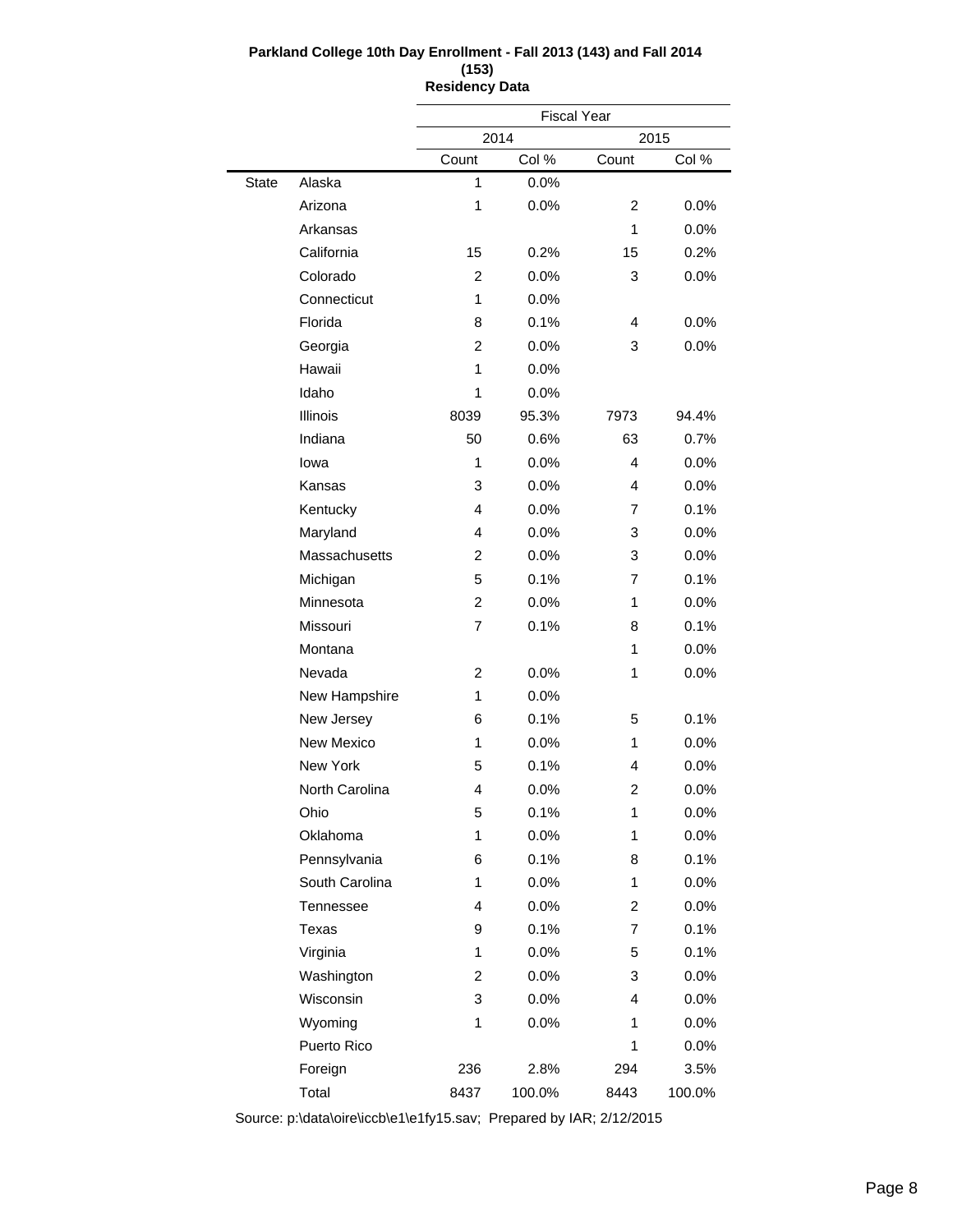|                  |                 |                | <b>Fiscal Year</b> |                |         |  |
|------------------|-----------------|----------------|--------------------|----------------|---------|--|
|                  |                 | 2014           |                    | 2015           |         |  |
|                  |                 | Count          | Col %              | Count          | Col %   |  |
| Program of Study | <b>B ABGAAS</b> | 8              | 0.1%               | 13             | 0.2%    |  |
|                  | <b>B ABLAAS</b> | 35             | 0.4%               | 26             | 0.3%    |  |
|                  | <b>B ABLCER</b> | $\overline{c}$ | 0.0%               | $\overline{c}$ | 0.0%    |  |
|                  | <b>B ABMAAS</b> | 70             | 0.8%               | 64             | 0.8%    |  |
|                  | <b>B ABRAAS</b> | $\overline{7}$ | 0.1%               | 9              | 0.1%    |  |
|                  | <b>B ABTAAS</b> | 13             | 0.2%               | 19             | 0.2%    |  |
|                  | <b>B ACCAAS</b> | 102            | 1.2%               | 91             | 1.1%    |  |
|                  | <b>B ACCCER</b> | 14             | 0.2%               | 12             | 0.1%    |  |
|                  | <b>B AGBCER</b> | 5              | 0.1%               | 6              | 0.1%    |  |
|                  | <b>B CCPAAS</b> | 3              | 0.0%               | 3              | 0.0%    |  |
|                  | <b>B EQMAAS</b> | 12             | 0.1%               | 15             | 0.2%    |  |
|                  | <b>B EQMCER</b> | $\mathbf{1}$   | 0.0%               | 1              | 0.0%    |  |
|                  | <b>B ETRCER</b> | 1              | 0.0%               | 3              | 0.0%    |  |
|                  | <b>B FLDCER</b> | 2              | 0.0%               | 2              | 0.0%    |  |
|                  | <b>B FSACER</b> | 1              | 0.0%               |                |         |  |
|                  | <b>B GISCER</b> |                |                    | 2              | 0.0%    |  |
|                  | <b>B HCMAAS</b> | 19             | 0.2%               | 23             | 0.3%    |  |
|                  | <b>B HIFCER</b> | 6              | 0.1%               | 1              | 0.0%    |  |
|                  | <b>B HIHAAS</b> | 19             | 0.2%               | 23             | 0.3%    |  |
|                  | <b>B HIRAAS</b> | 31             | 0.4%               | 27             | 0.3%    |  |
|                  | <b>B INDCER</b> | 6              | 0.1%               | 13             | 0.2%    |  |
|                  | <b>B INTCER</b> | 4              | 0.0%               | 3              | 0.0%    |  |
|                  | <b>B MGTAAS</b> | 149            | 1.8%               | 130            | 1.5%    |  |
|                  | <b>B MKTAAS</b> | 33             | 0.4%               | 31             | 0.4%    |  |
|                  | C TFLCER        |                |                    | 1              | 0.0%    |  |
|                  | <b>E ACRAAS</b> | 49             | 0.6%               | 40             | 0.5%    |  |
|                  | <b>E ACRCER</b> | 3              | 0.0%               | 3              | 0.0%    |  |
|                  | E AFTAAS        | 37             | 0.4%               | 38             | $0.5\%$ |  |
|                  | E AMTCER        | 6              | 0.1%               | 4              | 0.0%    |  |
|                  | E AUSCER        | 6              | 0.1%               | 2              | 0.0%    |  |
|                  | E AUTAAS        | 82             | 1.0%               | 82             | 1.0%    |  |
|                  | E BCRCER        | $\overline{7}$ | 0.1%               | 6              | 0.1%    |  |
|                  | E BLACER        |                |                    | 1              | 0.0%    |  |
|                  | E CCACER        | 1              | 0.0%               | 1              | 0.0%    |  |
|                  | E CCDCER        | 1              | 0.0%               | 1              | 0.0%    |  |
|                  | E CDBAAS        | 17             | 0.2%               | 22             | 0.3%    |  |
|                  | E CDGCER        | $\mathbf{1}$   | 0.0%               | 2              | 0.0%    |  |
|                  | E CDMAAS        | 36             | 0.4%               | 31             | 0.4%    |  |
|                  | E CDSAAS        | 4              | $0.0\%$            | 8              | 0.1%    |  |
|                  | E CDSCER        |                |                    | 2              | 0.0%    |  |
|                  | E CIVCER        | 4              | 0.0%               |                |         |  |
|                  | E CMDCER        |                |                    |                |         |  |
|                  |                 |                |                    | 2              | 0.0%    |  |
|                  | E CNHAAS        | 42             | 0.5%               | 34             | 0.4%    |  |

**Parkland College 10th Day Enrollment - Fall 2013 (143) and Fall 2014 (153) Program Major and Previous College Experience**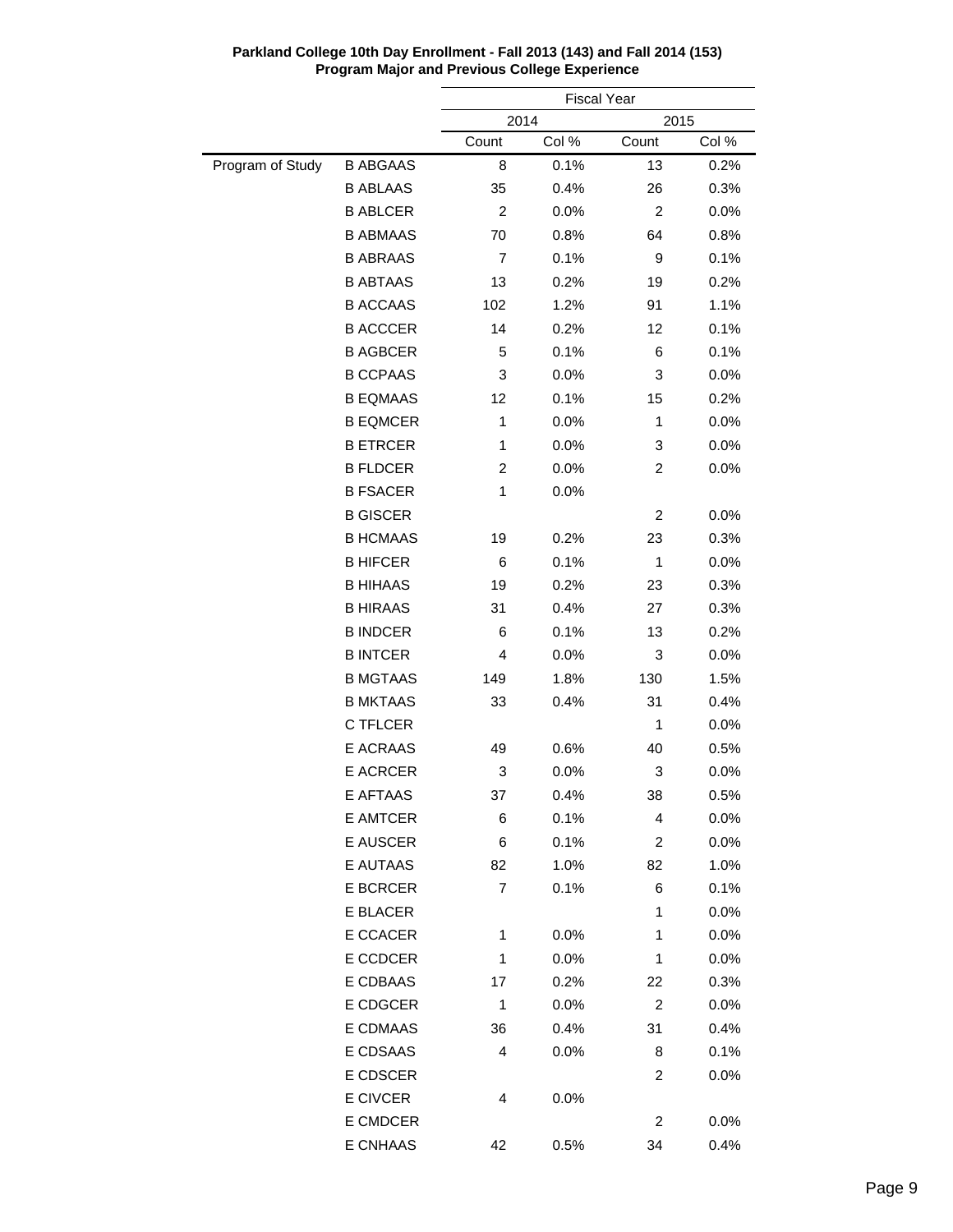|                 |              | <b>Fiscal Year</b> |       |       |
|-----------------|--------------|--------------------|-------|-------|
|                 |              | 2014<br>2015       |       |       |
|                 | Count        | Col %              | Count | Col % |
| E CTTAAS        | 4            | 0.0%               | 4     | 0.0%  |
| E ECSAAS        | 22           | 0.3%               | 23    | 0.3%  |
| <b>E ECSCER</b> |              |                    | 1     | 0.0%  |
| <b>E EIWCER</b> | 1            | 0.0%               | 10    | 0.1%  |
| <b>E ELPCER</b> | 6            | 0.1%               | 7     | 0.1%  |
| <b>E ENSAES</b> | 240          | 2.8%               | 212   | 2.5%  |
| <b>E ERWCER</b> |              |                    | 1     | 0.0%  |
| E HACAAS        | 27           | 0.3%               | 30    | 0.4%  |
| E HACCER        | 4            | 0.0%               | 2     | 0.0%  |
| E HVCCER        | 12           | 0.1%               | 9     | 0.1%  |
| <b>E IMTCER</b> | 11           | 0.1%               | 6     | 0.1%  |
| <b>E IRWCER</b> | 1            | $0.0\%$            |       |       |
| <b>E IWTCER</b> |              |                    | 6     | 0.1%  |
| <b>E MFGAAS</b> | 43           | 0.5%               | 55    | 0.7%  |
| <b>E MFTCER</b> | 11           | 0.1%               | 4     | 0.0%  |
| <b>E PETAAS</b> | 46           | 0.5%               | 60    | 0.7%  |
| <b>E PFTCER</b> |              |                    | 8     | 0.1%  |
| <b>E SSTAAS</b> | 2            | 0.0%               |       |       |
| F AADAFA        | 78           | 0.9%               | 74    | 0.9%  |
| F AAEAFA        | 11           | 0.1%               | 13    | 0.2%  |
| <b>F ENTAAS</b> | 12           | 0.1%               | 9     | 0.1%  |
| <b>F GDICER</b> | 2            | 0.0%               | 1     | 0.0%  |
| F GDSAAS        | 50           | 0.6%               | 51    | 0.6%  |
| <b>F GPPCER</b> | 1            | 0.0%               | 1     | 0.0%  |
| <b>F MCBAAS</b> | 27           | 0.3%               | 19    | 0.2%  |
| <b>F MCCAAS</b> | 11           | 0.1%               | 14    | 0.2%  |
| <b>F MPHAAS</b> | 26           | 0.3%               | 21    | 0.2%  |
| <b>F MPRCER</b> | 3            | 0.0%               | 2     | 0.0%  |
| F MSEAFA        | 20           | 0.2%               | 13    | 0.2%  |
| F MSPAFA        | 24           | 0.3%               | 19    | 0.2%  |
| <b>G CMACER</b> | 11           | 0.1%               | 9     | 0.1%  |
| <b>G DCMCER</b> | 4            | 0.0%               |       |       |
| <b>G DHGAAS</b> | 62           | 0.7%               | 60    | 0.7%  |
| <b>G DTPAAS</b> | $\mathbf{1}$ | 0.0%               |       |       |
| <b>G DTPCER</b> | 5            | 0.1%               | 6     | 0.1%  |
| <b>G EMACER</b> | 5            | 0.1%               | 4     | 0.0%  |
| <b>G EMTAAS</b> | 19           | 0.2%               | 20    | 0.2%  |
| <b>G EMTCER</b> | 6            | 0.1%               | 3     | 0.0%  |
| <b>G MASCER</b> | 28           | 0.3%               | 28    | 0.3%  |
| <b>G MSGCER</b> | 1            |                    |       |       |
|                 |              | 0.0%               | 15    | 0.2%  |
| <b>G NASCER</b> | 22           | 0.3%               | 16    | 0.2%  |
| <b>G NURAAS</b> | 166          | 2.0%               | 151   | 1.8%  |
| <b>G NURCER</b> | 31           | 0.4%               | 46    | 0.5%  |

**Parkland College 10th Day Enrollment - Fall 2013 (143) and Fall 2014 (153) Program Major and Previous College Experience**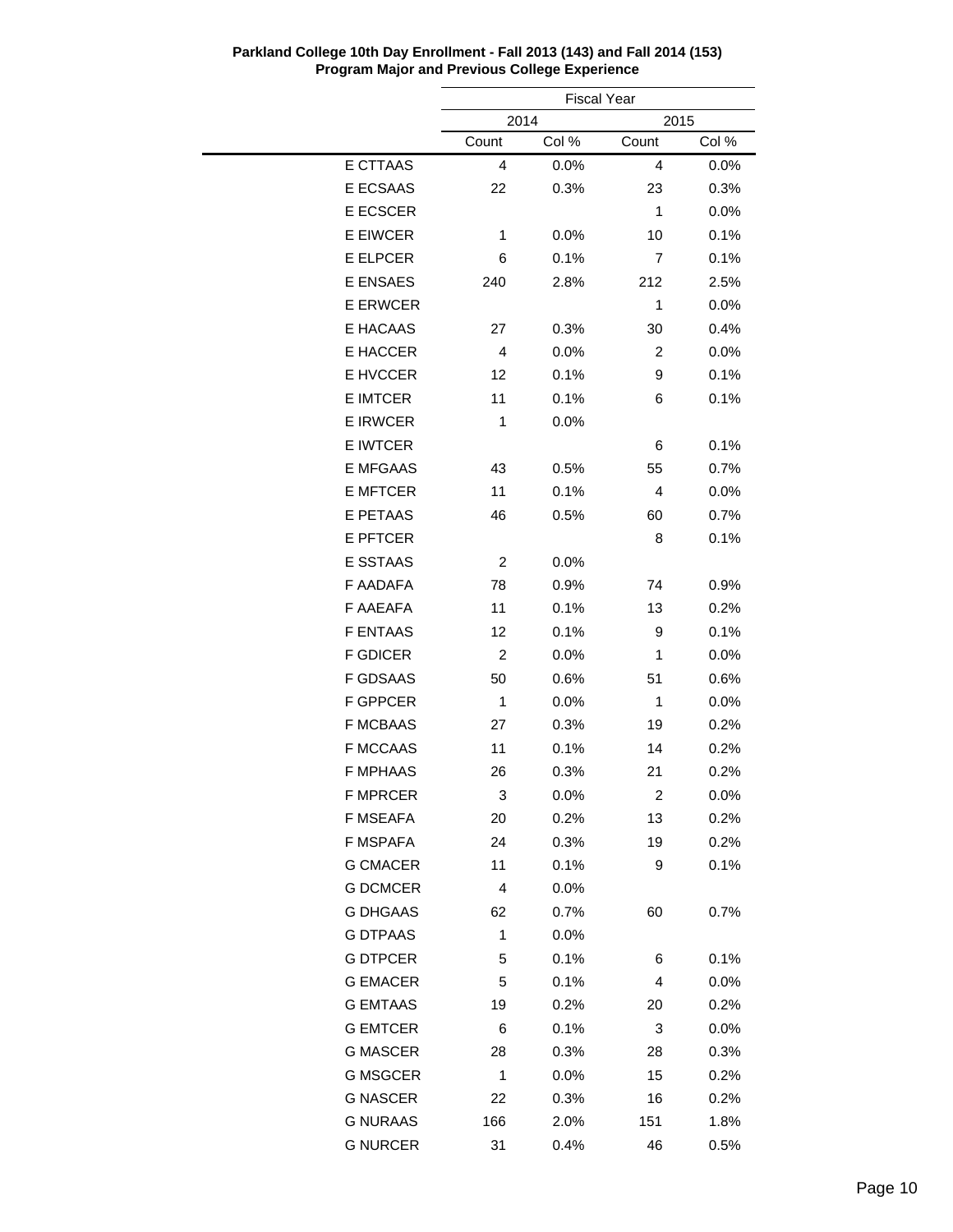|                 | <b>Fiscal Year</b>      |              |                |         |  |  |
|-----------------|-------------------------|--------------|----------------|---------|--|--|
|                 |                         | 2014<br>2015 |                |         |  |  |
|                 | Count                   | Col %        | Count          | Col %   |  |  |
| <b>G OTAAAS</b> | 38                      | 0.5%         | 38             | 0.5%    |  |  |
| <b>G RTTAAS</b> | 34                      | 0.4%         | 17             | 0.2%    |  |  |
| <b>G SURAAS</b> | 38                      | 0.5%         | 37             | 0.4%    |  |  |
| <b>G VTTAAS</b> | 62                      | 0.7%         | 69             | 0.8%    |  |  |
| <b>G XCTCER</b> | $\overline{c}$          | 0.0%         | 5              | 0.1%    |  |  |
| <b>G XMRCER</b> | 2                       | 0.0%         | 1              | 0.0%    |  |  |
| <b>G XRAAAS</b> | 32                      | 0.4%         | 14             | 0.2%    |  |  |
| H GAAAA         | 1004                    | 11.9%        | 899            | 10.6%   |  |  |
| H GAACE         | 4                       | 0.0%         | 6              | 0.1%    |  |  |
| N ASGAS         | 1405                    | 16.7%        | 1395           | 16.5%   |  |  |
| N FTRCER        | 11                      | 0.1%         | 9              | 0.1%    |  |  |
| OCCUP1799       | 447                     | 5.3%         | 380            | 4.5%    |  |  |
| S CDACER        | 4                       | 0.0%         | 2              | 0.0%    |  |  |
| S CDECER        | 5                       | 0.1%         | 2              | 0.0%    |  |  |
| S CHDAAS        | 69                      | 0.8%         | 71             | 0.8%    |  |  |
| S CJSAAS        | 156                     | 1.8%         | 116            | 1.4%    |  |  |
| S FSTAAS        | 23                      | 0.3%         | 28             | 0.3%    |  |  |
| <b>S FSTCER</b> | 3                       | 0.0%         | 1              | 0.0%    |  |  |
| <b>T ASPCER</b> | 1                       | 0.0%         | 1              | 0.0%    |  |  |
| <b>T BKPCER</b> | 2                       | 0.0%         | 3              | 0.0%    |  |  |
| <b>T CISCER</b> | $\overline{4}$          | 0.0%         |                |         |  |  |
| <b>T CMSAAS</b> | 44                      | 0.5%         | 22             | 0.3%    |  |  |
| <b>T CNAAAS</b> | 74                      | 0.9%         | 88             | 1.0%    |  |  |
| <b>T CPLAAS</b> | 30                      | 0.4%         | 34             | 0.4%    |  |  |
| <b>T CSMCER</b> | 3                       | 0.0%         | 1              | 0.0%    |  |  |
| <b>T DGMAAS</b> | 92                      | 1.1%         | 82             | 1.0%    |  |  |
| <b>T IPRCER</b> | $\overline{\mathbf{c}}$ | 0.0%         | 3              | 0.0%    |  |  |
| T LINCER        | 2                       | $0.0\%$      | 2              | $0.0\%$ |  |  |
| <b>T MSACER</b> | 1                       | 0.0%         | 1              | 0.0%    |  |  |
| <b>T MSOCER</b> |                         |              | 1              | 0.0%    |  |  |
| <b>T NETCER</b> | 4                       | 0.0%         | 2              | 0.0%    |  |  |
| <b>T NSSCER</b> | 1                       | 0.0%         |                |         |  |  |
| T OCAAAS        | 70                      | 0.8%         | 68             | 0.8%    |  |  |
| T OCPCER        | 3                       | 0.0%         | $\overline{c}$ | 0.0%    |  |  |
| T OOSCER        | 7                       | 0.1%         | 4              | 0.0%    |  |  |
| <b>TVGWCER</b>  | 2                       | 0.0%         | 2              | 0.0%    |  |  |
| <b>T WSMCER</b> | 4                       | 0.0%         | 1              | 0.0%    |  |  |
| X CDLCER        | 4                       | 0.0%         | 18             | 0.2%    |  |  |
| Y AB2CE         |                         |              | 5              | 0.1%    |  |  |
| Y AB3CE         | 3                       | 0.0%         | 17             | 0.2%    |  |  |
| Y AB4CE         | 3                       | 0.0%         | 31             | 0.4%    |  |  |
| Y AS5CE         | 2                       | 0.0%         | 22             | 0.3%    |  |  |
| Y AS6CE         | 6                       | 0.1%         | 16             | 0.2%    |  |  |

**Parkland College 10th Day Enrollment - Fall 2013 (143) and Fall 2014 (153) Program Major and Previous College Experience**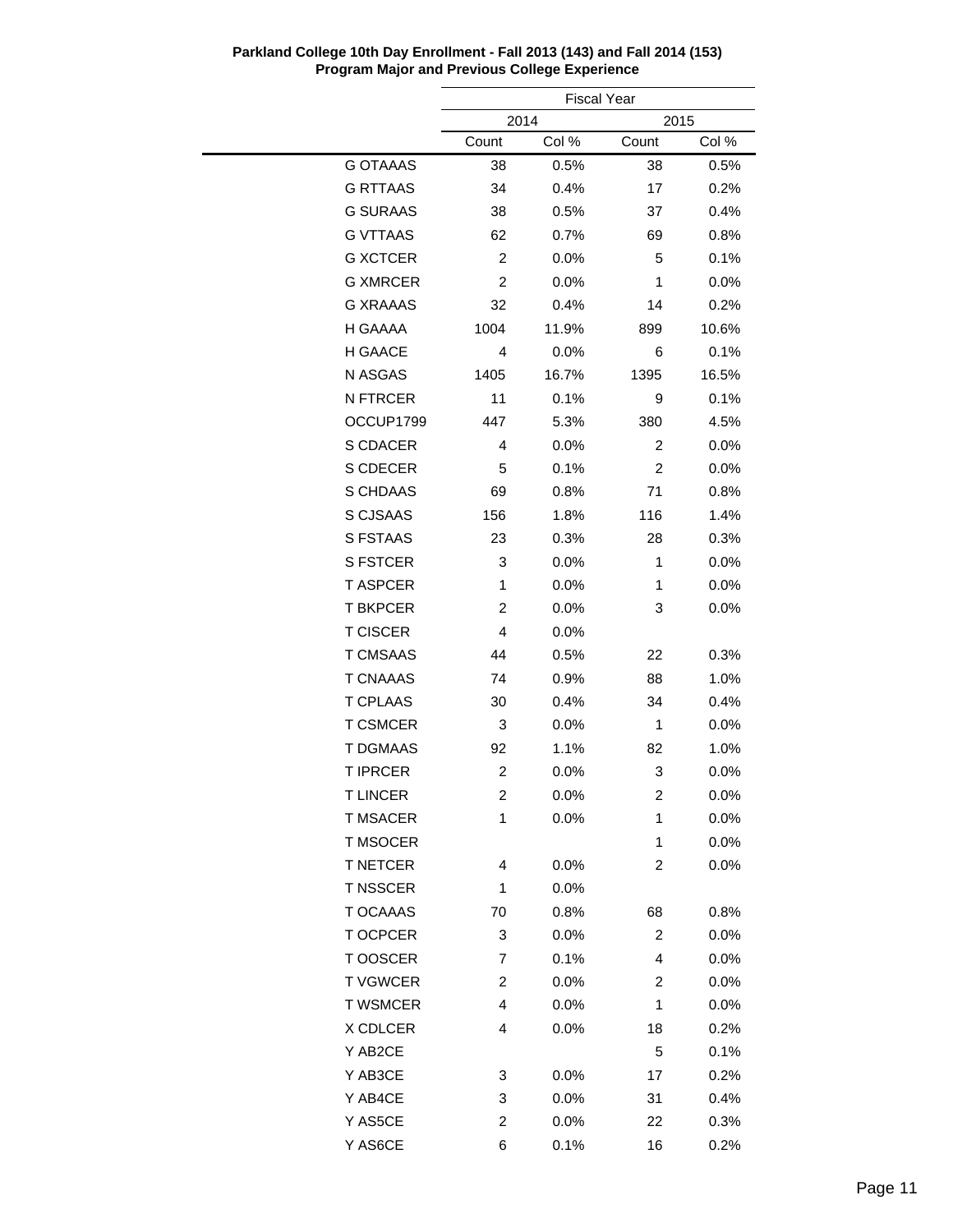|          | <b>Fiscal Year</b>      |        |      |        |  |  |
|----------|-------------------------|--------|------|--------|--|--|
|          |                         | 2014   |      | 2015   |  |  |
|          | Col %<br>Count<br>Count |        |      | Col %  |  |  |
| Y EL1CE  | 1                       | 0.0%   | 7    | 0.1%   |  |  |
| Y EL2CE  | 5                       | 0.1%   | 46   | 0.5%   |  |  |
| Y EL3CE  | 2                       | 0.0%   | 23   | 0.3%   |  |  |
| Y EL4CE  | 1                       | 0.0%   | 12   | 0.1%   |  |  |
| Y EL5CE  | 5                       | 0.1%   | 13   | 0.2%   |  |  |
| Y GSUAGS | 2825                    | 33.5%  | 2994 | 35.5%  |  |  |
| Total    | 8437                    | 100.0% | 8443 | 100.0% |  |  |
|          |                         |        |      |        |  |  |

**Parkland College 10th Day Enrollment - Fall 2013 (143) and Fall 2014 (153) Program Major and Previous College Experience**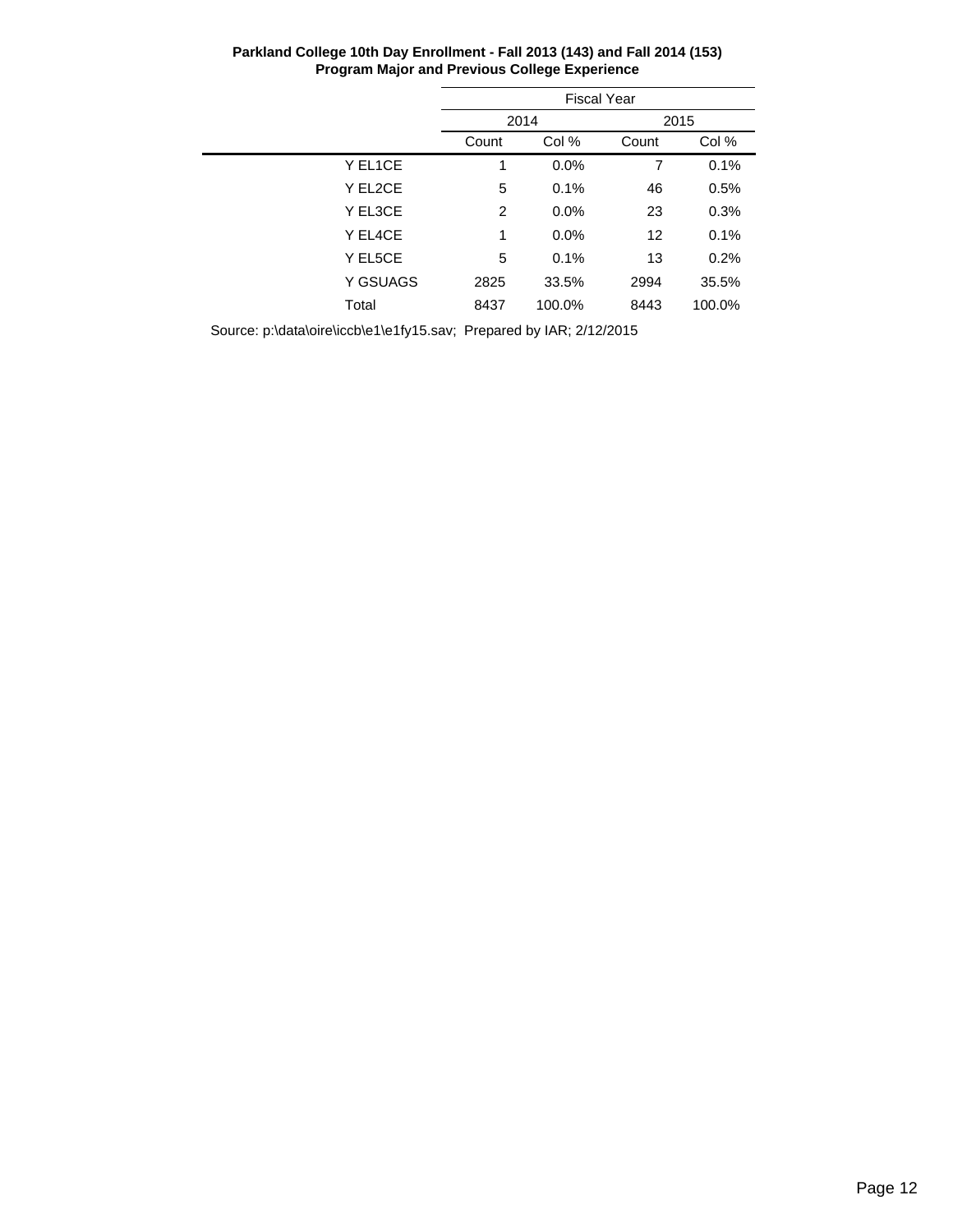|                      |                                               | <b>Fiscal Year</b> |        |              |        |  |
|----------------------|-----------------------------------------------|--------------------|--------|--------------|--------|--|
|                      |                                               | 2014<br>2015       |        |              |        |  |
|                      |                                               | Count              | Col %  | Count        | Col %  |  |
| Previous Institution | Total                                         | 316                | 100.0% | 201          | 100.0% |  |
| Attended             | Unknown Institution                           | 1                  | 0.3%   | 1            | 0.5%   |  |
|                      | <b>Black Hawk College-East</b>                | 1                  | 0.3%   |              |        |  |
|                      | <b>Black Hawk College-Quad</b><br>Cities      | $\overline{c}$     | 0.6%   |              |        |  |
|                      | <b>Blackburn College</b>                      | 1                  | 0.3%   |              |        |  |
|                      | Carl Sandburg College                         | 1                  | 0.3%   | 1            | 0.5%   |  |
|                      | <b>Chicago State University</b>               | 1                  | 0.3%   |              |        |  |
|                      | City Colleges of Chicago                      | $\overline{c}$     | 0.6%   |              |        |  |
|                      | College of DuPage                             | 4                  | 1.3%   | 1            | 0.5%   |  |
|                      | College of Lake County                        | 3                  | 0.9%   | 2            | 1.0%   |  |
|                      | Columbia College                              | 1                  | 0.3%   | 1            | 0.5%   |  |
|                      | Danville Area Community<br>College            | 26                 | 8.2%   | 21           | 10.4%  |  |
|                      | DeVry Institute of<br>Technology - Lombard    | 1                  | 0.3%   |              |        |  |
|                      | <b>Eastern Illinois University</b>            | 7                  | 2.2%   | 3            | 1.5%   |  |
|                      | <b>Elgin Community College</b>                | 3                  | 0.9%   | 2            | 1.0%   |  |
|                      | Harold Washington College<br>(Loop College)   | 1                  | 0.3%   | 3            | 1.5%   |  |
|                      | Harry S Truman College                        |                    |        | 1            | 0.5%   |  |
|                      | <b>Heartland Community</b><br>College         | 16                 | 5.1%   | 7            | 3.5%   |  |
|                      | <b>Highland Community</b><br>College          |                    |        | 2            | 1.0%   |  |
|                      | Illinois Benedictine College                  |                    |        | 1            | 0.5%   |  |
|                      | Illinois Central College                      | 8                  | 2.5%   | 7            | 3.5%   |  |
|                      | <b>Illinois Eastern Community</b><br>Colleges | 2                  | 0.6%   |              |        |  |
|                      | <b>Illinois State University</b>              | 6                  | 1.9%   | 3            | 1.5%   |  |
|                      | <b>Illinois Valley Community</b><br>College   | 5                  | 1.6%   | 6            | 3.0%   |  |
|                      | John A. Logan College                         | 2                  | 0.6%   |              |        |  |
|                      | Joliet Junior College                         | 14                 | 4.4%   | 5            | 2.5%   |  |
|                      | Kankakee Community<br>College                 | 16                 | 5.1%   | 11           | 5.5%   |  |
|                      | Kaskaskia College                             |                    |        | 4            | 2.0%   |  |
|                      | Kishwaukee College                            | 1                  | 0.3%   | 3            | 1.5%   |  |
|                      | Lake Land College                             | 33                 | 10.4%  | 22           | 10.9%  |  |
|                      | Lewis & Clark Community<br>College            | 1                  | 0.3%   | $\mathbf{1}$ | 0.5%   |  |
|                      | Lincoln Christian College                     | 1                  | 0.3%   |              |        |  |
|                      | Lincoln College                               | $\overline{2}$     | 0.6%   |              |        |  |
|                      | <b>Lincoln Land Community</b><br>College      | 3                  | 0.9%   | 3            | 1.5%   |  |
|                      | Lincoln Trail College                         | 1                  | 0.3%   |              |        |  |
|                      | <b>McHenry County College</b>                 |                    |        | 2            | 1.0%   |  |

### **Parkland College 10th Day Enrollment - Fall 2013 (143) and Fall 2014 (153) Program Major and Previous College Experience**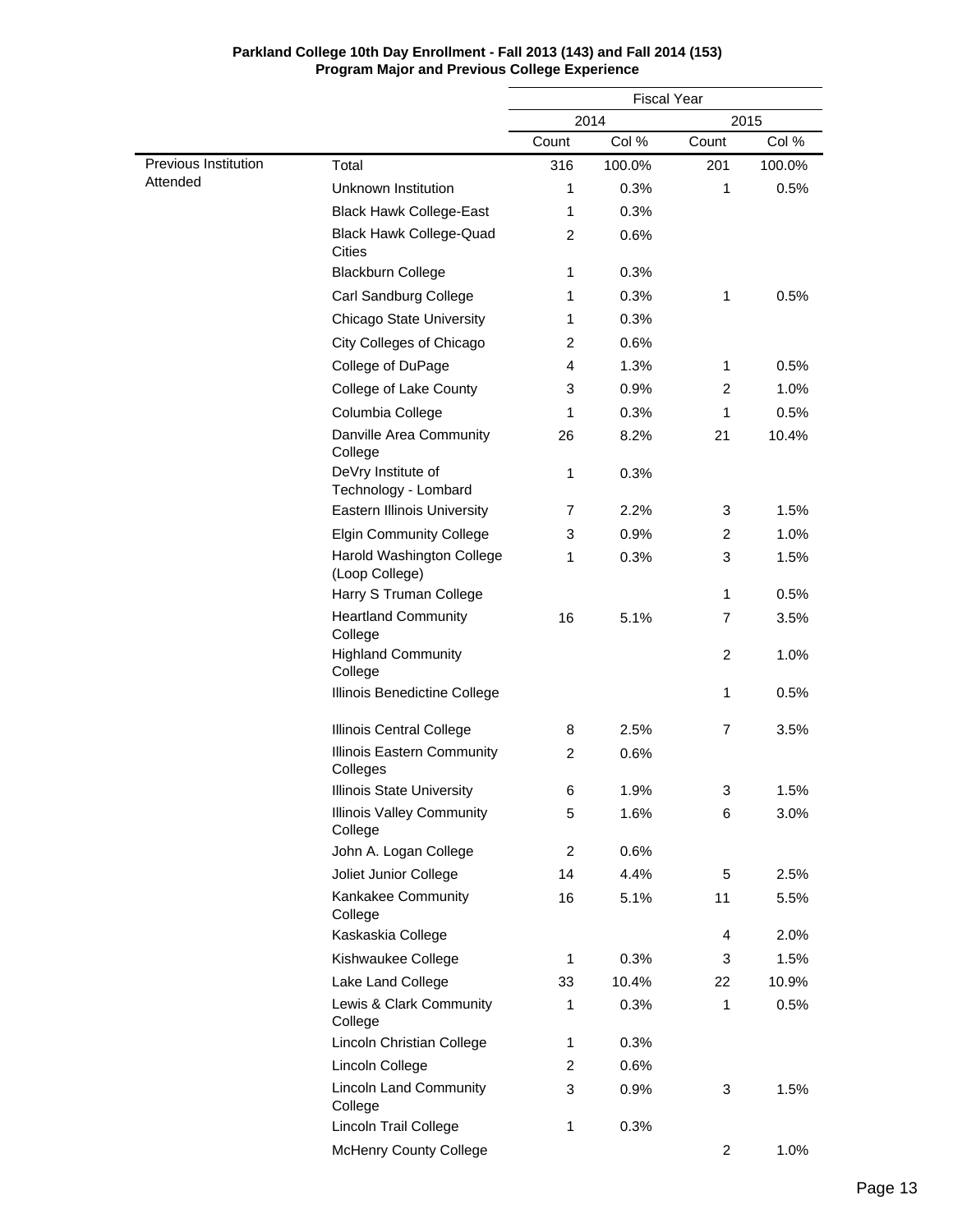|                              |                                                                 | <b>Fiscal Year</b>      |       |                         |       |
|------------------------------|-----------------------------------------------------------------|-------------------------|-------|-------------------------|-------|
|                              |                                                                 | 2014                    |       | 2015                    |       |
|                              |                                                                 | Count                   | Col % | Count                   | Col % |
|                              | <b>Millikin University</b>                                      | 3                       | 0.9%  | 1                       | 0.5%  |
|                              | Moraine Valley Comm.<br>College                                 | 3                       | 0.9%  | 6                       | 3.0%  |
|                              | Northeastern Illinois<br>University                             |                         |       | 3                       | 1.5%  |
|                              | Northern Illinois University                                    | 5                       | 1.6%  | 1                       | 0.5%  |
|                              | Oakton Community College                                        | 3                       | 0.9%  | 3                       | 1.5%  |
|                              | Olive-Harvey College                                            |                         |       | 1                       | 0.5%  |
|                              | Olivet Nazarene College                                         | 1                       | 0.3%  |                         |       |
|                              | <b>Olney Central College</b>                                    | $\overline{c}$          | 0.6%  | 2                       | 1.0%  |
|                              | Prairie State College                                           | $\overline{7}$          | 2.2%  | 3                       | 1.5%  |
|                              | Quincy College                                                  |                         |       | 1                       | 0.5%  |
|                              | Ray College of Design                                           |                         |       | 1                       | 0.5%  |
|                              | Rend Lake College                                               | 1                       | 0.3%  |                         |       |
|                              | Richard J. Daley College                                        | 1                       | 0.3%  | 1                       | 0.5%  |
|                              | <b>Richland Community</b><br>College                            | 16                      | 5.1%  | 5                       | 2.5%  |
|                              | Rock Valley College                                             |                         |       | 1                       | 0.5%  |
|                              | <b>Roosevelt University</b>                                     | 1                       | 0.3%  |                         |       |
|                              | Sauk Valley Community<br>College                                | 1                       | 0.3%  | 1                       | 0.5%  |
|                              | SIU Carbondale                                                  | $\overline{4}$          | 1.3%  | $\overline{c}$          | 1.0%  |
|                              | SIU Edwardsville                                                | $\overline{c}$          | 0.6%  | 6                       | 3.0%  |
|                              | South Suburban College of<br>Cook County (Thornton<br>Community | $\overline{2}$          | 0.6%  |                         |       |
|                              | Southeastern Illinois<br>College                                |                         |       | 1                       | 0.5%  |
|                              | Southwestern Illinois<br>College                                | $\mathbf{1}$            | 0.3%  | 2                       | 1.0%  |
|                              | Spoon River College                                             | 1                       | 0.3%  | 3                       | 1.5%  |
|                              | <b>Triton College</b>                                           | 3                       | 0.9%  | $\overline{\mathbf{c}}$ | 1.0%  |
|                              | U of I - Chicago                                                |                         |       | $\overline{c}$          | 1.0%  |
|                              | U of I - Springfield                                            |                         |       | 1                       | 0.5%  |
|                              | U of I - Urbana                                                 | 48                      | 15.2% | 15                      | 7.5%  |
|                              | <b>Waubonsee Community</b><br>College                           | $\overline{c}$          | 0.6%  | $\overline{\mathbf{c}}$ | 1.0%  |
|                              | Western Illinois University                                     | 1                       | 0.3%  | 1                       | 0.5%  |
|                              | Wilbur Wright College                                           | 1                       | 0.3%  |                         |       |
|                              | William Rainey Harper<br>College                                | $\overline{\mathbf{c}}$ | 0.6%  | 2                       | 1.0%  |
|                              | Out of State Institution                                        | 39                      | 12.3% | 19                      | 9.5%  |
| Type of Institution Attended | Unknown Institution Type                                        | 40                      | 12.7% | 20                      | 10.0% |
|                              | <b>Private Junior Colleges</b>                                  | 2                       | 0.6%  | 1                       | 0.5%  |
|                              | Private Universities/Co                                         | 9                       | 2.8%  | 4                       | 2.0%  |
|                              | <b>Public Community Colleg</b>                                  | 191                     | 60.4% | 139                     | 69.2% |

### **Parkland College 10th Day Enrollment - Fall 2013 (143) and Fall 2014 (153) Program Major and Previous College Experience**